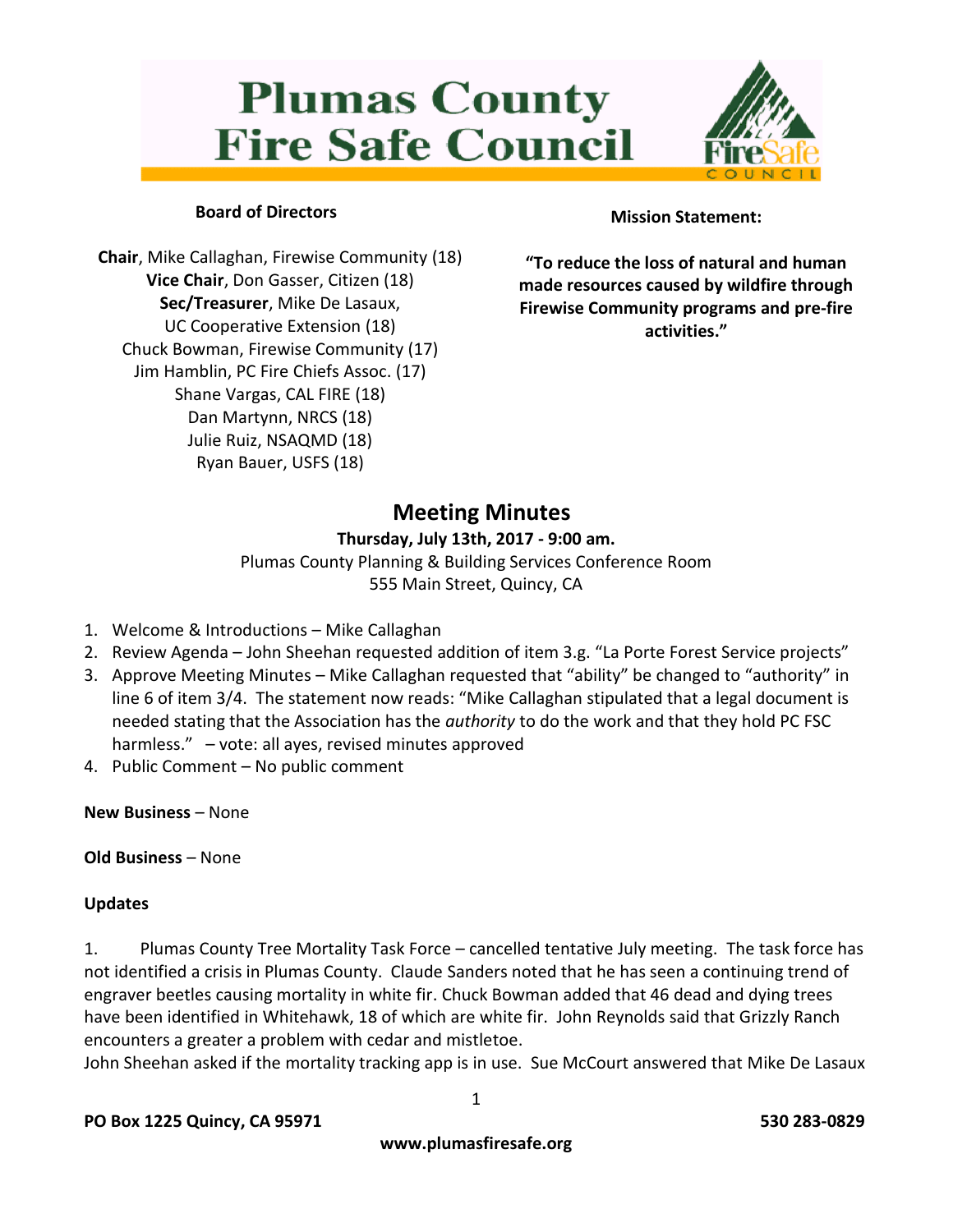is waiting for a critical situation prior to public announcement of the app. Kyle Felker noted that if/when it's made public, we need a plan for how to process the information. Mike Callaghan concluded that a determination will be made at the August as to weather or not we hibernate the task force or make a public outreach push.

Chief Don Gordon announced that there is \$6 million of state funding in the budget to offset the 25% match for CDAA. Additionally there is a \$10 million inclusion for tree mortality grants, in addition to usual funding. The State is transitioning the discussion to forest health – which may mean there will be assistance available to counties outside of the 10 identified.

Mr. Callaghan asked if documentation suggests that dense forest stands are being more affected by mortality. District Ranger Micki Smith has observed recent pitch tubes on pines and increasing mortality around Bucks Lake. She said stand density is a moot point because the bug hatch is so catastrophic it is overwhelming treated forests. She also said the weather is going to have a significant effect on the bug hatch. Several Forest Service fuels staff added that they've been seeing mortality at all elevations and aspects.

2. Status of Current Grants – Hannah Hepner & Project Managers

**262 – Feather River Stewardship Coalition:** Hosting a free [SNC grant writing seminar](https://www.eventbrite.com/e/introduction-to-grant-writing-tickets-33132565395) on August 22nd & 23rd .

**275/276 – Senior/Disabled Defensible Space**: 55 residences will be completed this year. CAL FIRE crews have helped immensely. Mike McCourt has been getting positive feedback from clients. Three participants are also taking advantage of the chipping program for piles that were generated outside of the 100' of treatment.

**278 – Chipping Program:** Phase I complete. An amendment will be added for Gold Mountain. Don Gasser would like to see the work done by local contractors. He suggested conducting a meeting with operators to explain the program.

**259 – Barry Creek:** The THP is expiring and work will conclude. Hand thing units will not be treated. **East Quincy:** Project is complete with a total of 92 acres of treatment.

**East Shore:** The final cultural resources report has been submitted and the project is awaiting a signed Decision Memo from the USFS.

**260 – Hwy 70:** Sara Taddo Jones has resigned as the forester. Mastication is complete. Hand crews have returned from a fire. They are 80% done with piling.

**273- Dixie Valley:** The modification for grant extension is awaiting signature. Kyle Felker is working on layout.

**277- Wolf/Grizzly**: Work has been submitted to contracting by PNF. There will be action on it in 2018. **280 - Bucks Lake:** Contracting is imminent. The expiration date for grant funds has been extended one year to align with the Wolf/Grizzly deadline.

**279- Mohawk Vista & 281 – Gold Mountain:** Waiting on executed grant agreements from PNF.

3 & 4. Status of Potential Projects/Grant Opportunities – Hannah Hepner

John Sheehan asked if CAL FIRE SRA grants cover coordination. Chief Gordon responded that it's not for CAL FIRE to decide – Fire Safe Councils have a national governing body. Mr. Sheehan followed that letter writing to CAL FIRE and SNC should be considered. Mr. Callaghan suggested a discussion with Plumas Corporation about charging additional administration fees on each project to pay for coordination.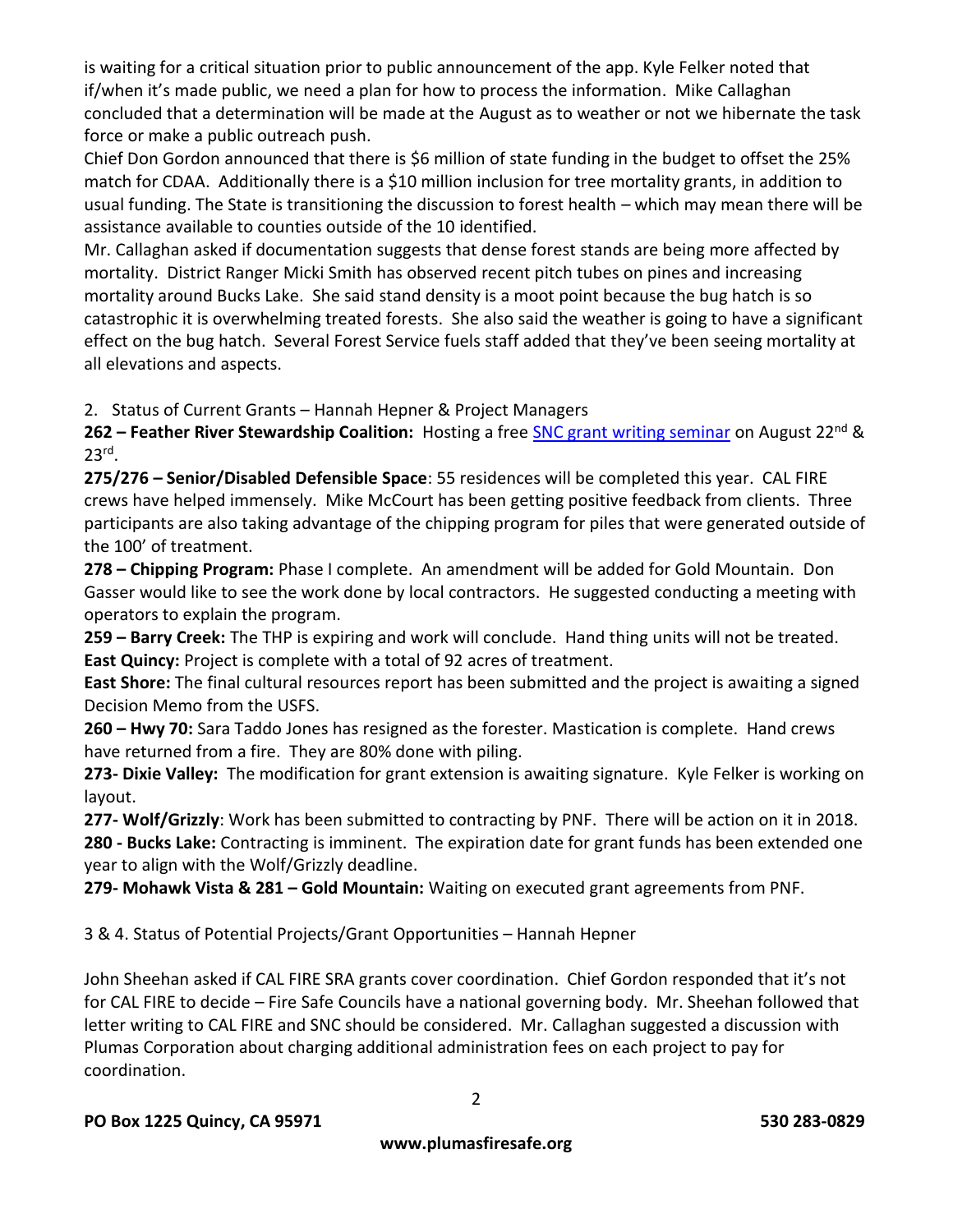#### **USFS Stevens funds – submitted April 14**

**C Road -** 90 acres, \$180,570 **Grizzly Ranch –** 130 acres, \$270,275 **American Valley Phase II –** 100 acres, \$285 970 **Genesee Woods/Red Clover –** 100 acres, \$178,970 (2019 Stevens funds)

#### **CA FSC Grant Program – submitted May 10**

Requested \$11,350 for Senior/Disabled Defensible Space program Two year implementation period; requires 1:1 non-federal match

#### **FEMA Fire Prevention & Safety Grant – submitted May 18**

Requested \$56,168 for Senior/Disabled Defensible Space program One year implementation period, 5% cost share - \$2,808

#### **NFWF Fuels Management Partnership – due July 12**

Geographic focus includes PNF. Butterfly Twain Fuels Reduction listed in RFP as a program priority: hand-thin approx. 400 acres. Minimum 50% match, preference to 1:1 match. 3 year implementation period. No application to be made because of limited funding available for match.

#### **CDFW Prop 1 Restoration Grants – due July 14**

No match required. Up to 3 year implementation period. No application to be made because of the short deadline and lack of developed project.

#### **Plumas RAC Title II – due August 11**

\$500,000 available. No match requirement.

Mr. Callaghan voiced support for making a request for the Senior/Disabled Defensible Space Assistance program. General support was voiced for making this application.

#### **SNC Prop 1 – pre-applications due Sept 1st**

No match requirement.

Mr. Sheehan suggested "orphan" QLG projects, including Grass Flat near La Porte. He said there is significant service work and underburning that needs implementation for timber work that has already been done. Ideally we could involve the Yuba County water agency. David Kinateder said that Prop 1 has been good for addressing backlogged work. He noted that Grass Flat is a project that provides good economies of scale. He also suggested the On Top project, which would tie in well with the Bucks Lake project.

Motion to submit an application for the Grass Flat project – Gasser, s – Bowman

Mr. Sheehan asked if we should also consider an application for the Butterfly Twain project. Mr. Kinateder said that he has funding coming from different places for that project and that he is more concerned about older projects.

Mr. Callaghan concluded that long-range planning is needed to identify priorities.